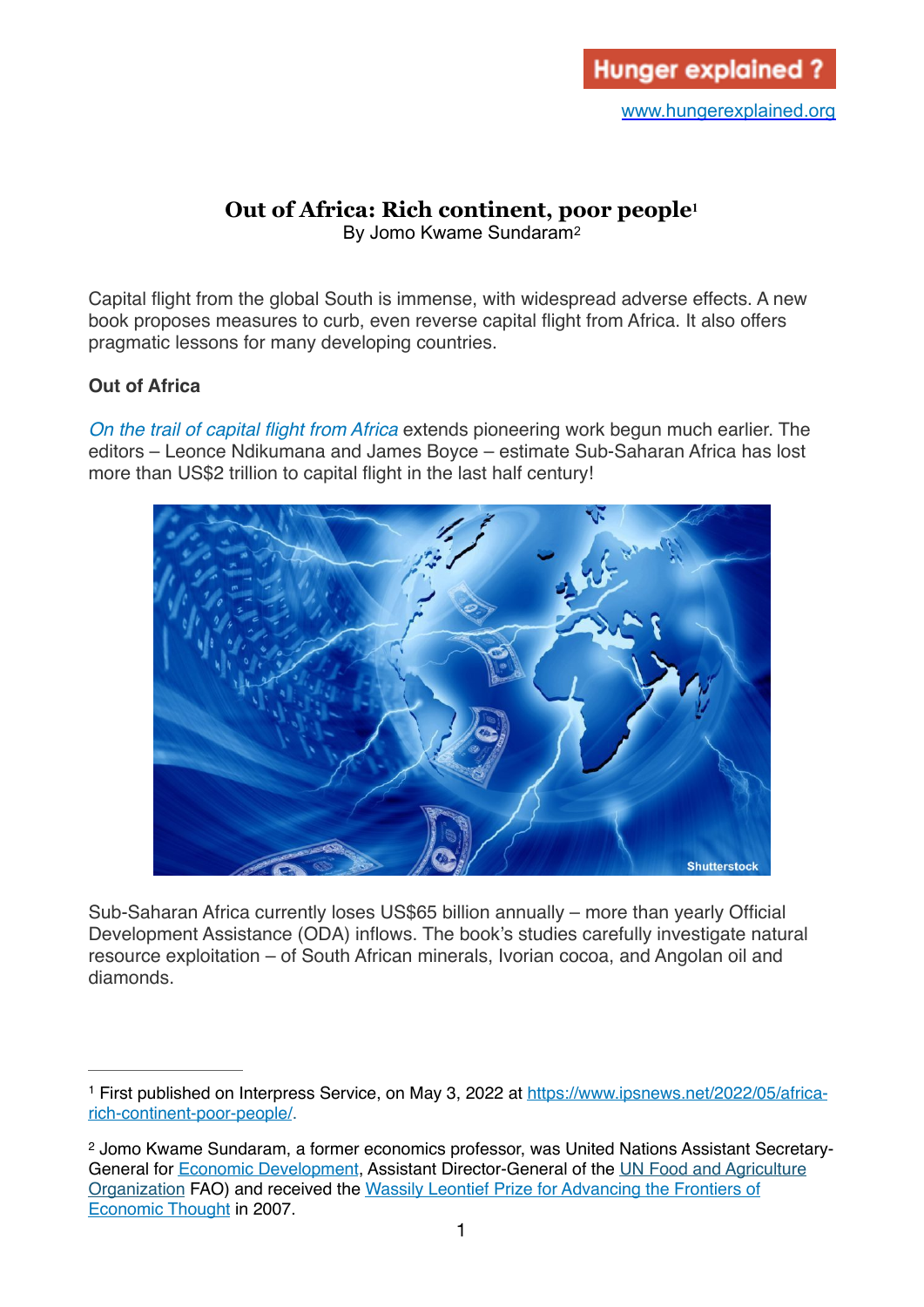Such forensic country analyses are crucial to more effectively check capital flight. Outflows since the 1980s from the three countries have been massive: US\$103 billion from Angola, US\$55 billion from Côte d'Ivoire, and US\$329 billion from South Africa in 2018 dollars.

Capital flight has been much more than cumulative external debt. Annual outflows were between 3.3% and 5.3% of national income. Nigeria, South Africa and Angola account for the most capital outflows from Sub-Saharan Africa, with Côte d'Ivoire seventh.

#### **Resource booms**

As governments get more revenue from natural resources, the fiscal 'social contract' is eroded. When people pay taxes, they expect state spending to benefit the public. But with more revenue from resources – via state monopolies, royalties and taxes – governments become less accountable to their own citizens.

Gaining and maintaining access to foreign credit has similar effects. Developing country governments then focus on ingratiating themselves with friendly foreign donor governments to get Official Development Assistance, and on enhancing their credit ratings.

Hence, such regimes have less political need to provide 'public goods', including services, let alone accelerate social progress. Thus, erosion of the fiscal 'social contract' undermines not only public wellbeing, but also state legitimacy.

To secure power, ruling cliques often rely on 'clientelism' – patronage or patron-client relations – typically on regional, ethnic, tribal, religious or sectarian lines. Their regimes inevitably provoke dissent – including oppositional ethno-populism and civil unrest, even armed insurgencies.

Unsurprisingly, such regimes believe their choices are limited. Another option is repression – which typically rises as the status quo is threatened. The resulting sense of insecurity spreads from the public to the elite, worsening capital flight.

Exploiting valuable natural resources not only generates export earnings, but also attracts foreign investments. One result is 'Dutch disease' as the national currency rises in value – reducing other exports and jobs, inevitably hurting development prospects.

Thus, vast private fortunes have been made and illicitly transferred abroad. Ruling elites and their allies rarely only rely on either state or market to become richer. The book shows how both state and market strengthen private and personal power and influence.

## **Plundering Africa**

The book's case studies show how resource extraction has been central to capital flight. In all three countries, the efficacy of fiscal policy tools – especially to foster investments for development – has been undermined.

Outflows have increased with economic liberalization, as unrecorded financial outflows – via the current account – grow with freer trade. Thus, [trade-related financial transactions](https://peri.umass.edu/images/CapFlightAfrica-5-28-21.pdf) enable corruption and capital flight.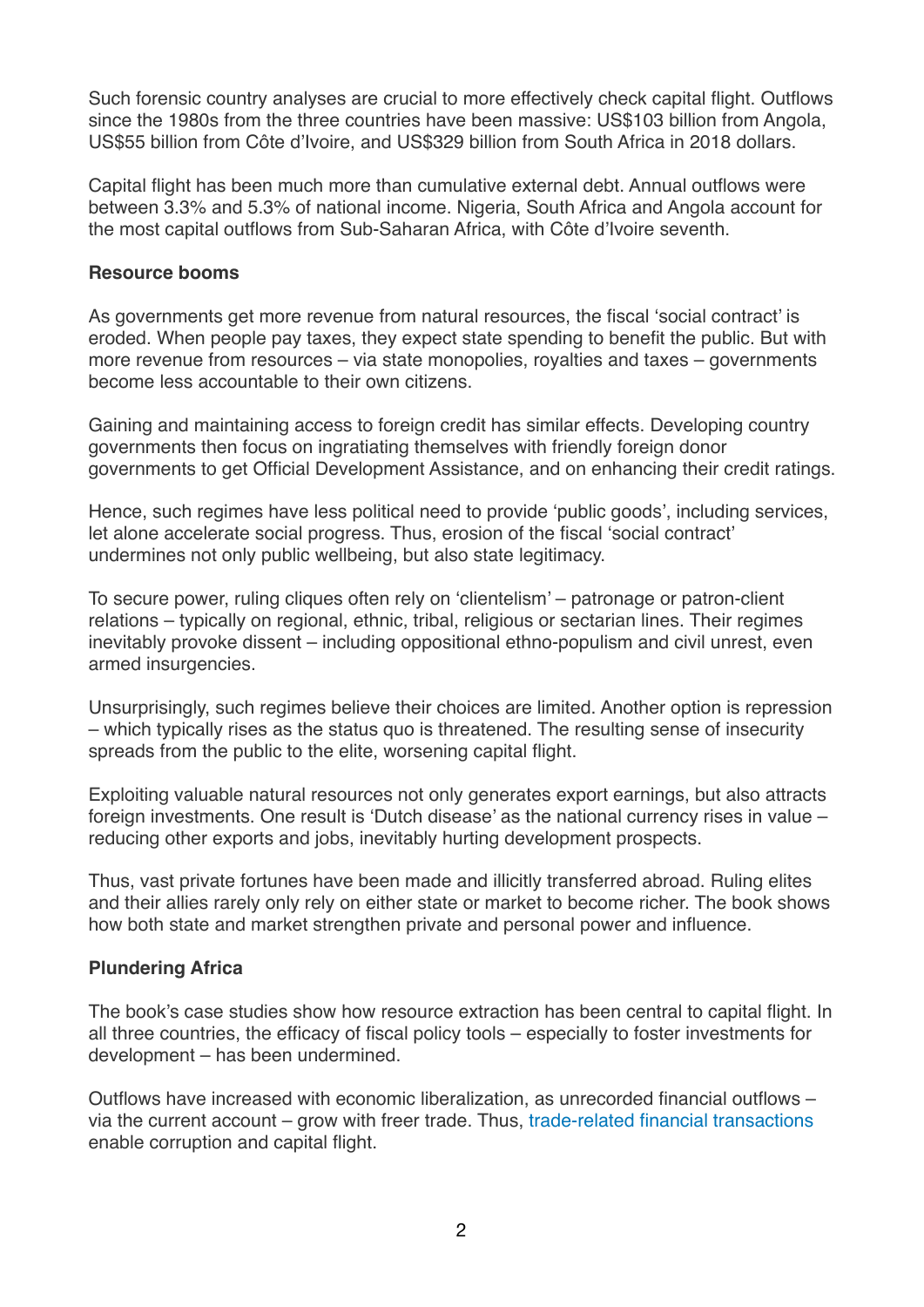In Côte d'Ivoire – the world's top cocoa producer – rents initially came from supply chains connecting farmers to consumers. Corrupt partnerships – connecting domestic elites to foreign businesses – have been crucial to such arrangements.

Thus, natural resource primary commodity exports have enabled illicit capital flows. Ivorian cocoa exports have been consistently under-reported – with trade statistics of major importers showing massive under-invoicing by exporters.

Post-colonial political settlements have given a few privileged access to resource rents. With capital flight thus enabled, successive Ivorian regimes have been less obliged to spend more on development or public wellbeing.

Due to the cocoa boom, the post-colonial 'Ivorian miracle' ended when prices fell. The bust triggered a political crisis, culminating in civil war. But the crunch also meant the country could no longer service its foreign debt.

In Angola too, natural resources worsened its protracted civil wars. After these ruinous conflicts, oil rents enriched the triumphant nepotistic regime. This enabled the control to gain control of more, even as most Angolans continued to live in destitution.

Angola's massive oil exports mainly benefited the small elite of cronies around the president. They failed to develop the economy or improve most lives. All this has been enabled by 'helpful' professionals who have enriched themselves doing so.

While benefiting its elite and foreign transnationals, Angola's 'oil curse' has blocked balanced and sustainable development of its economy. Despite rapidly depleting its oil reserves, Angola and most Angolans have benefited little.

South Africa – Sub-Saharan Africa's second largest economy after Nigeria – seems less reliant on natural resources. Post-apartheid economic liberalization has enabled capital flight as private corporate interests – especially the influential [minerals-energy complex](https://www.taylorfrancis.com/books/mono/10.4324/9780429496004/political-economy-south-africa-ben-fine-zavareh-rustomjee) – quickly took advantage of the new dispensation.

By under-invoicing their exports, mineral interests have been engaged in massive capital flight and tax evasion. Meanwhile, business cronies have enriched themselves in new ways, e.g., in the state's electric power sector. Such abuses were exposed by the Gupta family scandal, leading to then President Jacob Zuma's downfall.

#### **Stemming capital flight**

'State capture' by politically influential nationals have undermined government regulatory capacities with help from transnational enablers. Ostensible 'good governance' reforms have enabled capital flight and tax evasion – by undermining 'developmental governance', including prudential regulation.

Institutional environments, mechanisms and enablers facilitate capital flight, tax evasion and wealth accumulation offshore. With often complex, varied and changing facilitation, capital flight has shifted massive wealth abroad for elites.

Transnational financial networks have eased capital outflows – at the expense of productive investments, good jobs and social wellbeing. Capital flight has worsened financing, including budgetary gaps – aggravating related social deprivations.